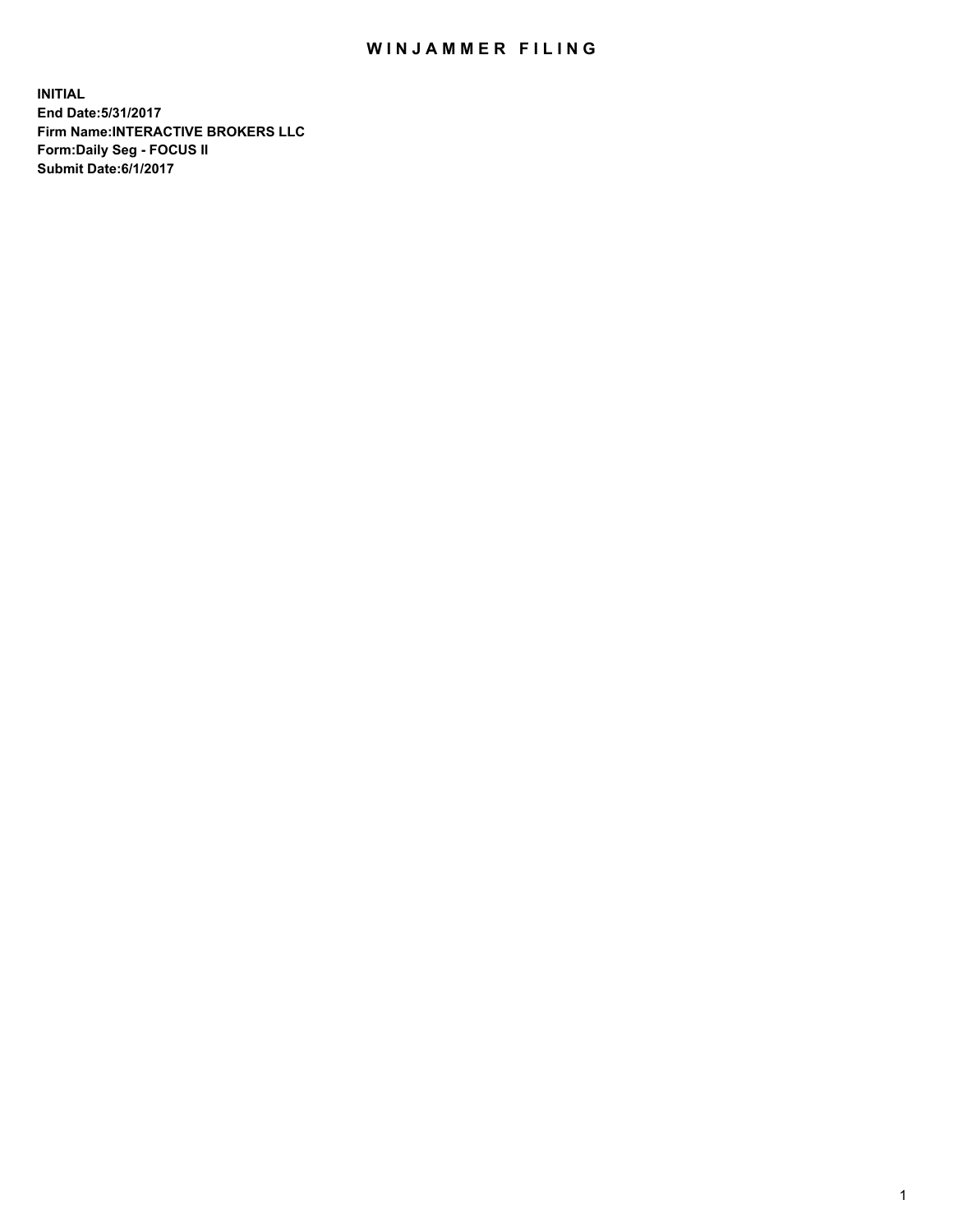## **INITIAL End Date:5/31/2017 Firm Name:INTERACTIVE BROKERS LLC Form:Daily Seg - FOCUS II Submit Date:6/1/2017 Daily Segregation - Cover Page**

| Name of Company<br><b>Contact Name</b><br><b>Contact Phone Number</b><br><b>Contact Email Address</b>                                                                                                                                                                                                                          | <b>INTERACTIVE BROKERS LLC</b><br>James Menicucci<br>203-618-8085<br>jmenicucci@interactivebrokers.c<br>om |
|--------------------------------------------------------------------------------------------------------------------------------------------------------------------------------------------------------------------------------------------------------------------------------------------------------------------------------|------------------------------------------------------------------------------------------------------------|
| FCM's Customer Segregated Funds Residual Interest Target (choose one):<br>a. Minimum dollar amount: ; or<br>b. Minimum percentage of customer segregated funds required:% ; or<br>c. Dollar amount range between: and; or<br>d. Percentage range of customer segregated funds required between:% and%.                         | $\overline{\mathbf{0}}$<br><u>155,000,000 245,000,000</u><br>0 <sub>0</sub>                                |
| FCM's Customer Secured Amount Funds Residual Interest Target (choose one):<br>a. Minimum dollar amount: ; or<br>b. Minimum percentage of customer secured funds required:%; or<br>c. Dollar amount range between: and; or<br>d. Percentage range of customer secured funds required between:% and%.                            | $\overline{\mathbf{0}}$<br>0<br>80,000,000 120,000,000<br>0 <sub>0</sub>                                   |
| FCM's Cleared Swaps Customer Collateral Residual Interest Target (choose one):<br>a. Minimum dollar amount: ; or<br>b. Minimum percentage of cleared swaps customer collateral required:% ; or<br>c. Dollar amount range between: and; or<br>d. Percentage range of cleared swaps customer collateral required between:% and%. | $\overline{\mathbf{0}}$<br>$\underline{\mathbf{0}}$<br>0 <sub>0</sub><br><u>00</u>                         |

Attach supporting documents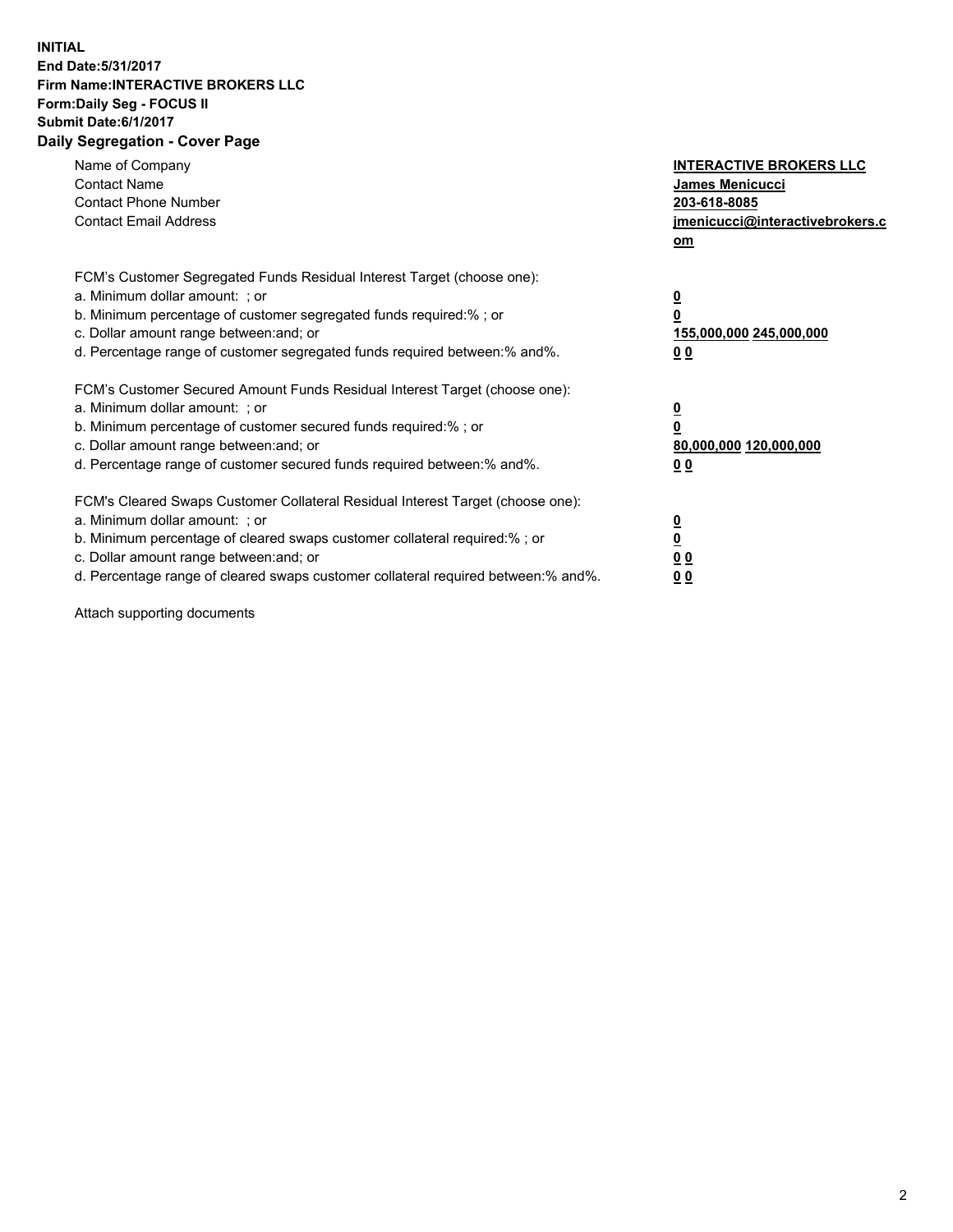## **INITIAL End Date:5/31/2017 Firm Name:INTERACTIVE BROKERS LLC Form:Daily Seg - FOCUS II Submit Date:6/1/2017 Daily Segregation - Secured Amounts**

|     | Foreign Futures and Foreign Options Secured Amounts                                         |                                  |
|-----|---------------------------------------------------------------------------------------------|----------------------------------|
|     | Amount required to be set aside pursuant to law, rule or regulation of a foreign            | $0$ [7305]                       |
|     | government or a rule of a self-regulatory organization authorized thereunder                |                                  |
| 1.  | Net ledger balance - Foreign Futures and Foreign Option Trading - All Customers             |                                  |
|     | A. Cash                                                                                     | 348,075,990 [7315]               |
|     | B. Securities (at market)                                                                   | $0$ [7317]                       |
| 2.  | Net unrealized profit (loss) in open futures contracts traded on a foreign board of trade   | -7,717,320 [7325]                |
| 3.  | Exchange traded options                                                                     |                                  |
|     | a. Market value of open option contracts purchased on a foreign board of trade              | 27,071 [7335]                    |
|     | b. Market value of open contracts granted (sold) on a foreign board of trade                | -13,754 [7337]                   |
| 4.  | Net equity (deficit) (add lines 1.2. and 3.)                                                |                                  |
| 5.  | Account liquidating to a deficit and account with a debit balances - gross amount           | 340,371,987 [7345]               |
|     |                                                                                             | 10,253 [7351]                    |
|     | Less: amount offset by customer owned securities                                            | 0 [7352] 10,253 [7354]           |
| 6.  | Amount required to be set aside as the secured amount - Net Liquidating Equity              | 340,382,240 [7355]               |
|     | Method (add lines 4 and 5)                                                                  |                                  |
| 7.  | Greater of amount required to be set aside pursuant to foreign jurisdiction (above) or line | 340,382,240 [7360]               |
|     | 6.                                                                                          |                                  |
|     | FUNDS DEPOSITED IN SEPARATE REGULATION 30.7 ACCOUNTS                                        |                                  |
| 1.  | Cash in banks                                                                               |                                  |
|     | A. Banks located in the United States                                                       | 32,457,787 [7500]                |
|     | B. Other banks qualified under Regulation 30.7                                              | 0 [7520] 32,457,787 [7530]       |
| 2.  | Securities                                                                                  |                                  |
|     | A. In safekeeping with banks located in the United States                                   | 343,621,435 [7540]               |
|     | B. In safekeeping with other banks qualified under Regulation 30.7                          | 0 [7560] 343,621,435 [7570]      |
| 3.  | Equities with registered futures commission merchants                                       |                                  |
|     | A. Cash                                                                                     | $0$ [7580]                       |
|     | <b>B.</b> Securities                                                                        | $0$ [7590]                       |
|     | C. Unrealized gain (loss) on open futures contracts                                         | $0$ [7600]                       |
|     | D. Value of long option contracts                                                           | $0$ [7610]                       |
|     | E. Value of short option contracts                                                          | 0 [7615] 0 [7620]                |
| 4.  | Amounts held by clearing organizations of foreign boards of trade                           |                                  |
|     | A. Cash                                                                                     | $0$ [7640]                       |
|     | <b>B.</b> Securities                                                                        | $0$ [7650]                       |
|     | C. Amount due to (from) clearing organization - daily variation                             | $0$ [7660]                       |
|     | D. Value of long option contracts                                                           | $0$ [7670]                       |
|     | E. Value of short option contracts                                                          | 0 [7675] 0 [7680]                |
| 5.  | Amounts held by members of foreign boards of trade                                          |                                  |
|     | A. Cash                                                                                     | 97,927,949 [7700]                |
|     | <b>B.</b> Securities                                                                        | $0$ [7710]                       |
|     | C. Unrealized gain (loss) on open futures contracts                                         | -8,627,978 [7720]                |
|     | D. Value of long option contracts                                                           | 27,071 [7730]                    |
|     | E. Value of short option contracts                                                          | -13,754 [7735] 89,313,288 [7740] |
| 6.  | Amounts with other depositories designated by a foreign board of trade                      | $0$ [7760]                       |
| 7.  | Segregated funds on hand                                                                    | $0$ [7765]                       |
| 8.  | Total funds in separate section 30.7 accounts                                               | 465,392,510 [7770]               |
| 9.  | Excess (deficiency) Set Aside for Secured Amount (subtract line 7 Secured Statement         | 125,010,270 [7380]               |
|     | Page 1 from Line 8)                                                                         |                                  |
| 10. | Management Target Amount for Excess funds in separate section 30.7 accounts                 | 80,000,000 [7780]                |
| 11. | Excess (deficiency) funds in separate 30.7 accounts over (under) Management Target          | 45,010,270 [7785]                |
|     |                                                                                             |                                  |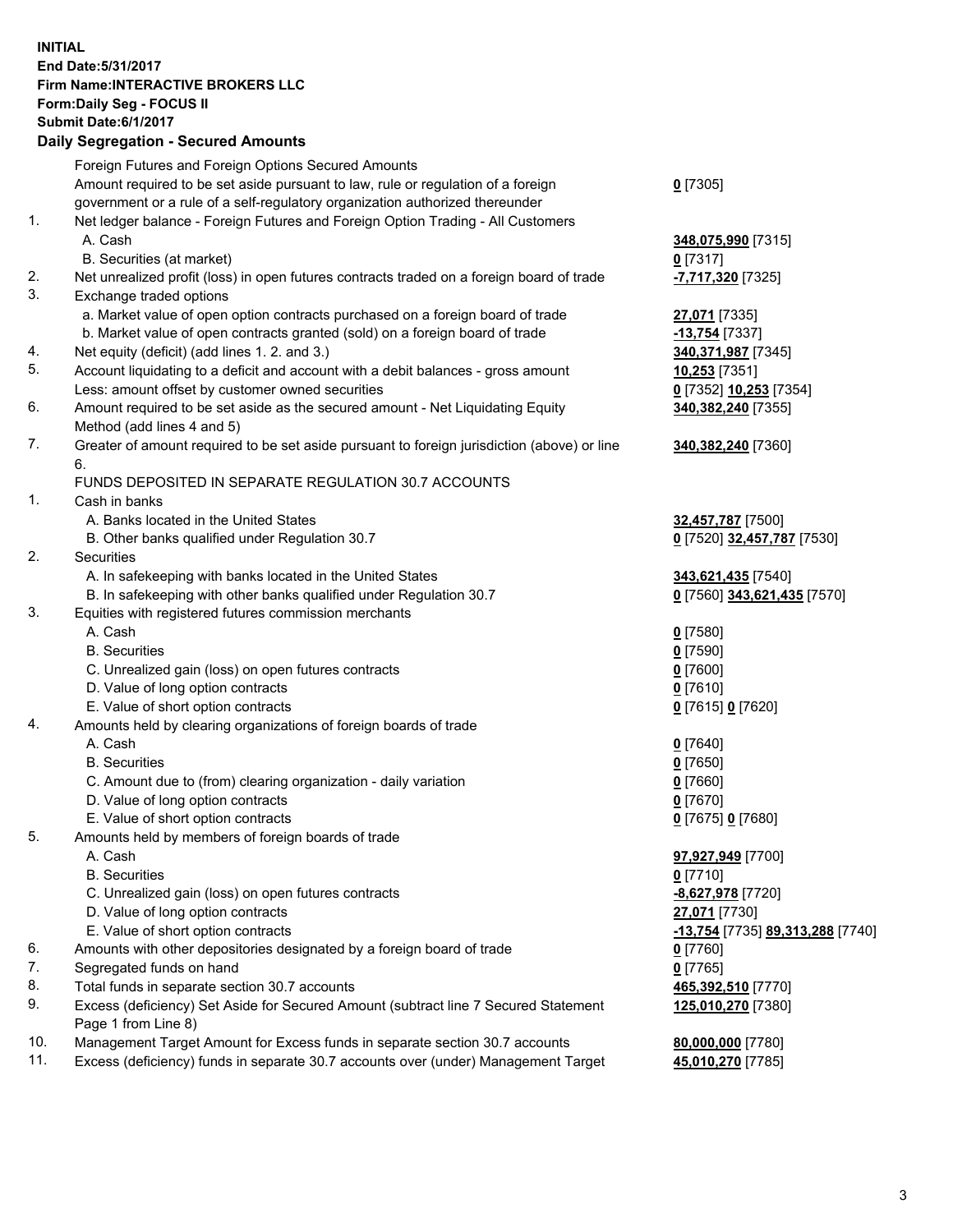**INITIAL End Date:5/31/2017 Firm Name:INTERACTIVE BROKERS LLC Form:Daily Seg - FOCUS II Submit Date:6/1/2017 Daily Segregation - Segregation Statement** SEGREGATION REQUIREMENTS(Section 4d(2) of the CEAct) 1. Net ledger balance A. Cash **4,062,890,161** [7010] B. Securities (at market) **0** [7020] 2. Net unrealized profit (loss) in open futures contracts traded on a contract market **-145,809,054** [7030] 3. Exchange traded options A. Add market value of open option contracts purchased on a contract market **224,387,776** [7032] B. Deduct market value of open option contracts granted (sold) on a contract market **-313,049,014** [7033] 4. Net equity (deficit) (add lines 1, 2 and 3) **3,828,419,869** [7040] 5. Accounts liquidating to a deficit and accounts with debit balances - gross amount **228,975** [7045] Less: amount offset by customer securities **0** [7047] **228,975** [7050] 6. Amount required to be segregated (add lines 4 and 5) **3,828,648,844** [7060] FUNDS IN SEGREGATED ACCOUNTS 7. Deposited in segregated funds bank accounts A. Cash **969,012,484** [7070] B. Securities representing investments of customers' funds (at market) **1,806,592,925** [7080] C. Securities held for particular customers or option customers in lieu of cash (at market) **0** [7090] 8. Margins on deposit with derivatives clearing organizations of contract markets A. Cash **23,335,787** [7100] B. Securities representing investments of customers' funds (at market) **1,336,408,885** [7110] C. Securities held for particular customers or option customers in lieu of cash (at market) **0** [7120] 9. Net settlement from (to) derivatives clearing organizations of contract markets **-17,178,180** [7130] 10. Exchange traded options A. Value of open long option contracts **224,382,526** [7132] B. Value of open short option contracts **-313,043,200** [7133] 11. Net equities with other FCMs A. Net liquidating equity **0** [7140] B. Securities representing investments of customers' funds (at market) **0** [7160] C. Securities held for particular customers or option customers in lieu of cash (at market) **0** [7170] 12. Segregated funds on hand **0** [7150] 13. Total amount in segregation (add lines 7 through 12) **4,029,511,227** [7180] 14. Excess (deficiency) funds in segregation (subtract line 6 from line 13) **200,862,383** [7190] 15. Management Target Amount for Excess funds in segregation **155,000,000** [7194] 16. Excess (deficiency) funds in segregation over (under) Management Target Amount **45,862,383** [7198]

Excess